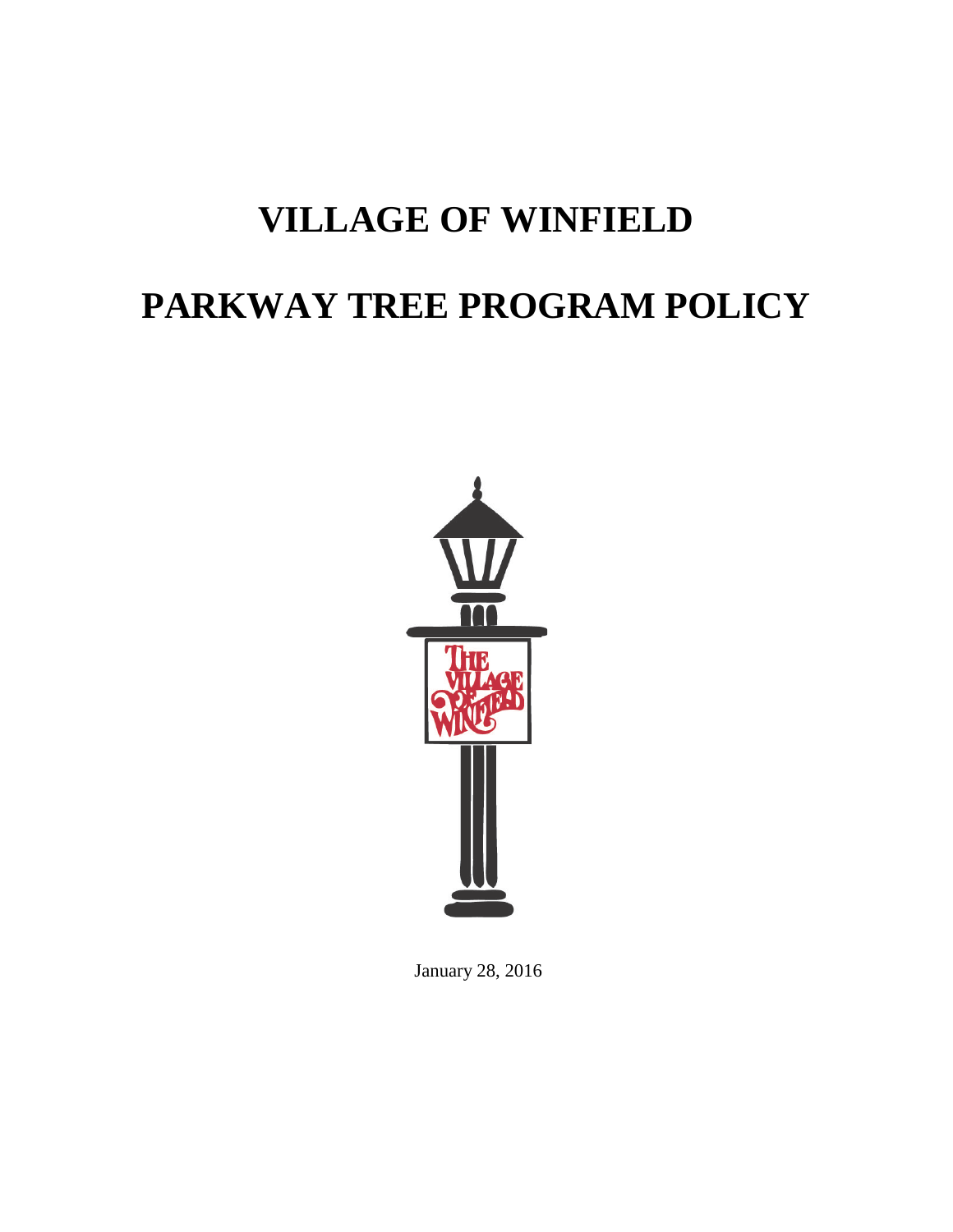#### **A. Purpose**

The Village of Winfield's Parkway Tree Program policy establishes guidelines for three programs the Village offers residents who desire to plant a tree in the parkway adjacent to their property or on a homeowner association's property. The three programs are:

## • **50-50 Tree Planting Program**

Under this program, the Village and homeowner split the cost of planting a tree in the public parkway on a 50-50 cost shared basis for a two-inch (2") diameter tree at breast height (4.5 feet) or the smallest available size up if two-inch diameter is unavailable. Trees larger than the minimum size offered through the program can be purchased, with the cost difference paid entirely by the homeowner. All residents with public parkways adjacent to their property are eligible for the program. In addition to providing financial assistance, the Village contracts the planting through competitive bid respondents from the Suburban Tree Consortium. Further details/guidelines on the program are found in paragraph B below.

## • **Private Parkway Tree Planting Reimbursement Program**

This program is designed for homeowner associations that have experienced tree loss in parkways located in private subdivisions. This program also provides financial assistance on a 50-50 cost shared basis, but requires the association, and not the Village, to coordinate and complete planting (This is due to the property being private and the attendant liability concerns). The Village remits its 50 per cent cost share after planting is completed according to guidelines. The area selected for planting must be a public access easement location and must be located between the sidewalk or swale and the street. Further details/guidelines on the program are found in paragraph B below.

## • **Resident Parkway Tree Planting Permit**

The purpose of this program is to provide an opportunity for residents who wish to plant a tree in the public parkway adjacent to their property at their sole expense. The program is offered due to the limited amount of Village funds available for public parkway plantings in any given fiscal year. Since the parkway is public, residents must obtain a permit to plant in the location. The permit assures planting will follow proper species selection, spacing requirements and planting standards that the Village has adopted for public parkways (Trees planted in public parkways without prior approval are subject to removal). Planting sites will be inspected prior to and after planting. All permits will conform to the standards provided in Exhibit B, "Parkway Tree and Planting Standards" herein. If planting is done by a contractor, all applicable local, state and federal laws, regulations and standards must be adhered to. Further details/guidelines on the program are found in paragraph B below.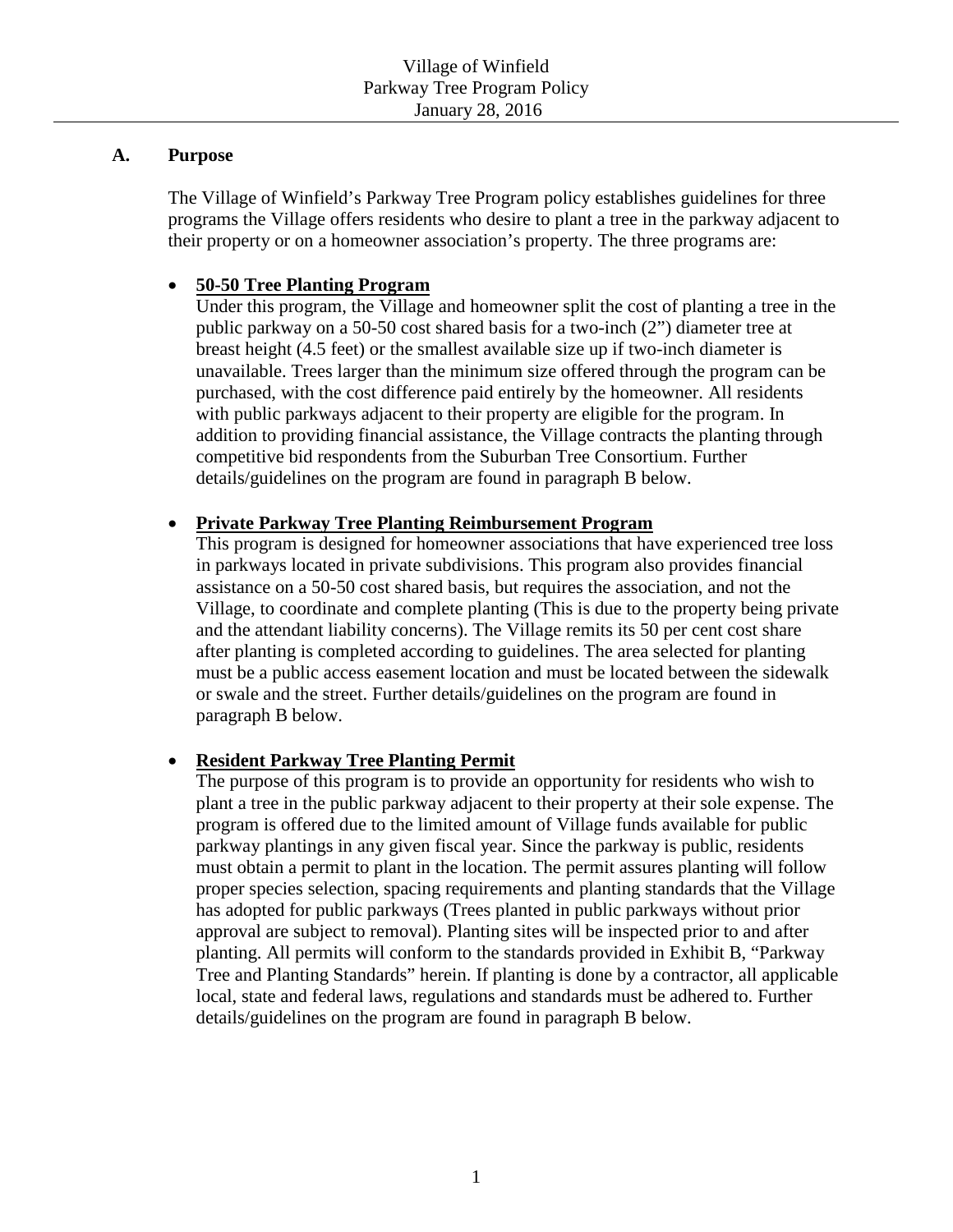#### **B. Guidelines Affecting all Programs**

• Application Process

Participants in any of the three tree planting programs must complete and return an application for the desired program. Applicants can find the appropriate forms at Village Hall or on the Village Website. An application must be received to initiate the approval process. A "Proposed Planting Site Inspection" form will then be completed by the Public Works Department (subject to the availability of funds for the two cost shared programs). Applicants approved for planting will then be notified of approval/disapproval. Participants in the Resident Parkway Tree Planting program also will receive a permit. Applicants disapproved for planting will be advised of the reason(s) for disapproval. A sample of the inspection form is contained in Exhibit A herein.

• Tree Species

The Village will select a group of trees on an annual basis to include in the 50-50 Tree Planting and Private Parkway Tree Planting Reimbursement programs. Trees selected will be in accordance with the approved tree species list provided in Title 10 Chapter 2 Section 15 of the Village Code. Participants in the Resident Parkway Tree Planting Permit must select a tree from this list as well. The Village will only include trees that will diversify the tree canopy of Winfield and will not include species that are abundant in the current parkway tree inventory.

• Parkway Tree Planting Site Criteria

Detailed guidelines on tree and planting standards are found in Exhibit B, "Parkway Tree and Planting Standards", contained herein.

Trees should meet the following suggested planting criteria:

- 40 feet apart from other trees on all sides
- 4 feet from any curb or sidewalk
- 30 feet from intersections
- Exceptions to Criteria:

The suggested criteria specified in the paragraph above reflects an ideal planting location for a parkway tree. Special consideration will be given to planting sites that do not meet the criteria, but may still support healthy growth of a parkway tree. Exceptions will be determined solely at the Staff Arborist's discretion. Such considerations will be documented in the "Proposed Planting Site Inspection" form (Exhibit A).

• Determining Participation

Resident/association participation in the two cost-shared programs is based on a first come-first served basis until the annual budget for the programs is expended. Funds will be allocated between the two cost-shared programs to ensure the "50-50 Tree Planting Program" receives a minimum of 50% of total fiscal year distributions.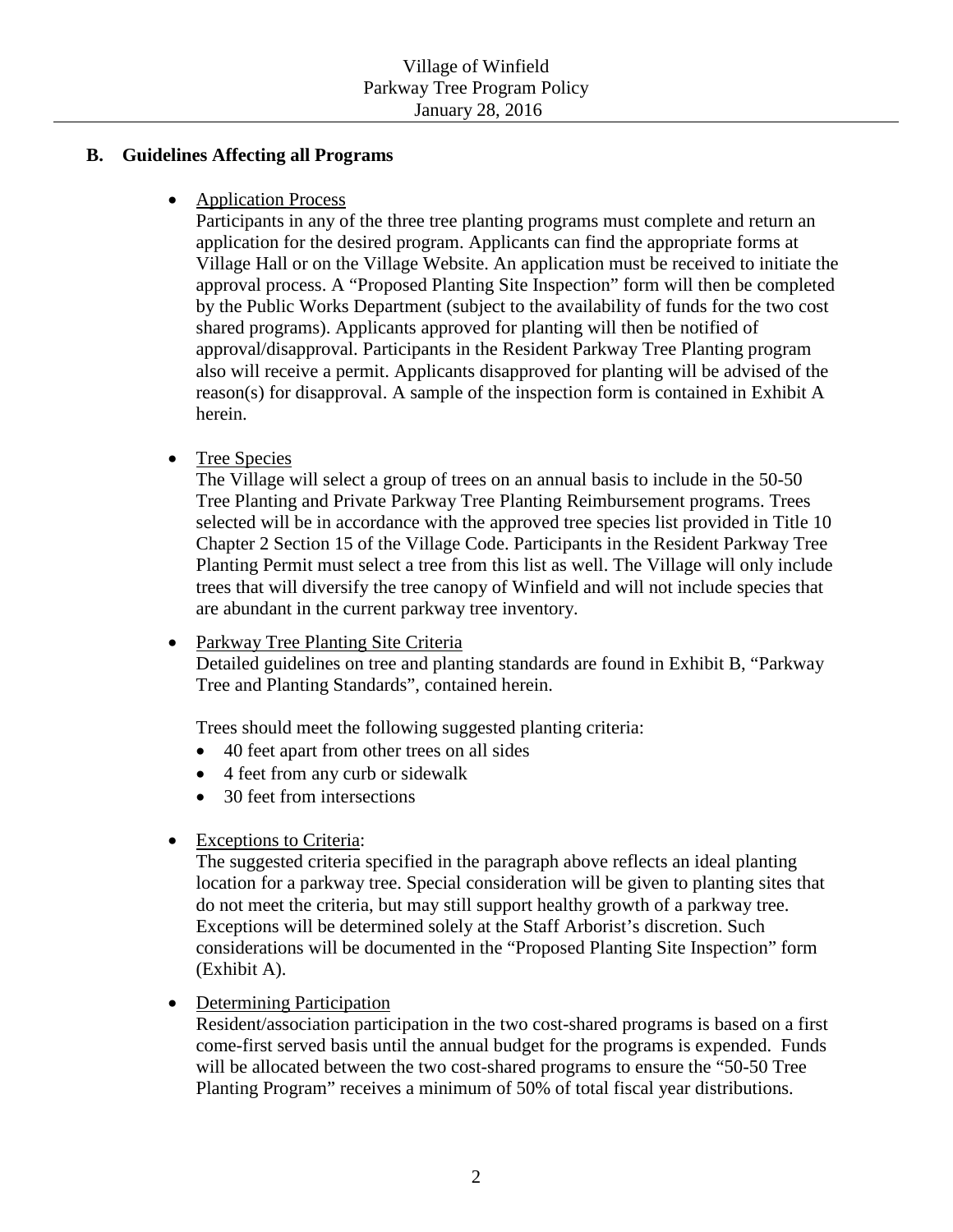## Village of Winfield Parkway Tree Program Policy January 28, 2016

## **EXHIBIT A**

## PROPOSED PLANTING SITE INSPECTION – Last Updated January 28, 2016

| Proposed planting location: $\square$ See attached $\square$ None Given (recommend planting location below)                                                                                                                                                                            |                                                  |
|----------------------------------------------------------------------------------------------------------------------------------------------------------------------------------------------------------------------------------------------------------------------------------------|--------------------------------------------------|
| Does planting location avoid above ground utilities effectively?                                                                                                                                                                                                                       | $\Box$ Yes $\Box$ No $\Box$ N/A $\Box$ Exception |
|                                                                                                                                                                                                                                                                                        |                                                  |
| Does planting location meet 40' spacing requirement?                                                                                                                                                                                                                                   | $\Box$ Yes $\Box$ No $\Box$ N/A $\Box$ Exception |
|                                                                                                                                                                                                                                                                                        |                                                  |
| Does planting location meet 30' intersection spacing requirement?                                                                                                                                                                                                                      | $\Box$ Yes $\Box$ No $\Box$ N/A $\Box$ Exception |
| If No, N/A, or Exception, why? $\frac{1}{2}$ and $\frac{1}{2}$ are $\frac{1}{2}$ and $\frac{1}{2}$ are $\frac{1}{2}$ and $\frac{1}{2}$ are $\frac{1}{2}$ and $\frac{1}{2}$ are $\frac{1}{2}$ and $\frac{1}{2}$ are $\frac{1}{2}$ and $\frac{1}{2}$ are $\frac{1}{2}$ and $\frac{1}{2}$ |                                                  |
| Does planting location meet 4' sidewalk/curb spacing requirement?                                                                                                                                                                                                                      | $\Box$ Yes $\Box$ No $\Box$ N/A $\Box$ Exception |
| If No, N/A, or Exception, why? $\frac{1}{2}$ and $\frac{1}{2}$ are $\frac{1}{2}$ and $\frac{1}{2}$ are $\frac{1}{2}$ and $\frac{1}{2}$ are $\frac{1}{2}$ and $\frac{1}{2}$ are $\frac{1}{2}$ are $\frac{1}{2}$ and $\frac{1}{2}$ are $\frac{1}{2}$ and $\frac{1}{2}$ are $\frac{1}{2}$ |                                                  |
| Proposed planting location status: $\Box$ Approved* $\Box$ Not approved $\Box$ Not applicable                                                                                                                                                                                          |                                                  |
|                                                                                                                                                                                                                                                                                        |                                                  |
| Recommended alternate planting location (must be in accordance with planting requirements): ______________                                                                                                                                                                             |                                                  |
| *Planting site inspection approval is conditional, as each planting location is subject to utility locates that can                                                                                                                                                                    |                                                  |

affect the proposed planting location. In such an event, the parkway tree will be planted as close to the approved location as possible.

| $\sim$<br>Sign<br>- - -<br>√neetor:<br>mature<br>$\Omega$<br>่ อมพพม | Jate |  |
|----------------------------------------------------------------------|------|--|
|                                                                      |      |  |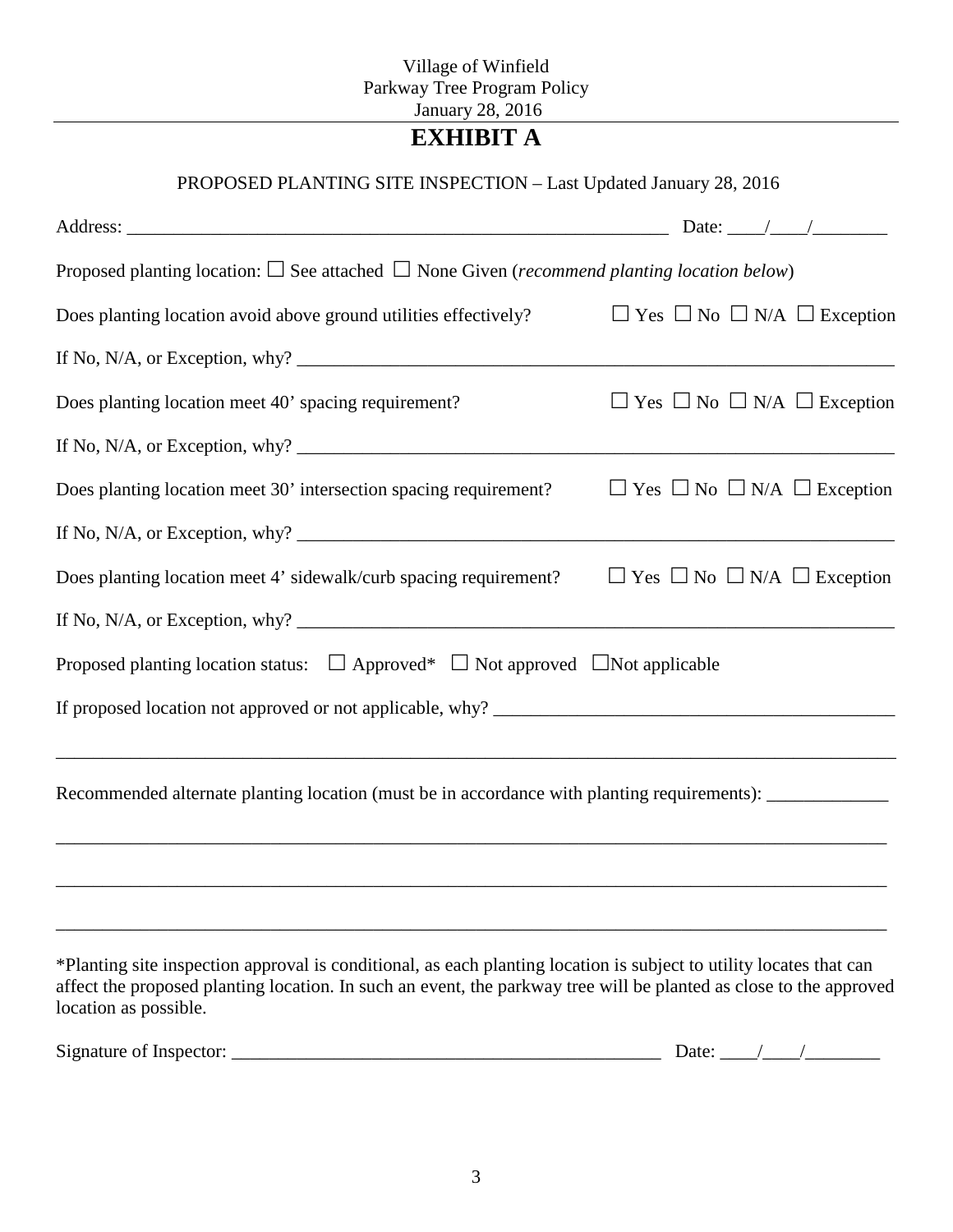## **EXHIBIT B**

Parkway Tree and Planting Standards

## **TREE STANDARDS**

All trees planted in the parkway will confirm to the following quality controls:

- a. Applicable trees allowed to be planted in parkways are listed in Table 1 below. Any variation from this list requires the approval of Village staff. Nonrecommended species in the parkway are listed in Table 2 below and will not be approved for planting.
- b. Planting stock will be free of insect and disease problems.
- c. Trees with known incompatible grafts shall not be used.
- d. Containerized stock, balled and burlapped trees, and transplanted trees will have a minimum of 2 inch caliper and a maximum of 3.5 inch caliper measured at breast height and will meet or exceed American Standards for Nursery Stock.
- e. All excessive soils above root flare including excessive soil packed above the root flare must be removed before or during planting.

## **PLANTING STANDARDS**

The following planting techniques should be followed when planting parkway trees:

- a. The Village recommends that trees be planted in parkways eight feet (8') wide. The spacing between trees shall be forty feet (40'). At street corners, trees shall be located no less than thirty feet (30') from the intersection of the street right of way. Exceptions will be made at the sole discretion of the Staff Arborist. Trees being planted must avoid all above ground utilities, light poles, etc. as best as possible. All deviations from these spacing guidelines are subject to the Staff Arborist's approval.
- b. Before any ground is broken, the contractor or resident must call JULIE (Joint Utility Locating Information for Excavators) or other appropriate utility locators to determine the location of underground utilities.
- c. Trees must be planted with the root flare at grade for all areas.
- d. The original soil, unless it lacks the basic properties necessary to grow plants, shall be used instead of amendments.
- e. Nylon, ropes, and nylon-based burlap shall be removed prior to planting.
- f. Non-nylon based burlap and wire baskets shall be removed from the top two-thirds of the planting hole. Once the tree planting is complete, exposed burlap or ropes will be considered as unacceptable.
- g. Trees shall be watered after planting to eliminate air pockets.
- h. Trees should have a donut shaped mulch ring placed around them no higher than four inches. There should be at least 1 inch of clearance between the tree trunk and mulch.
- i. Watering of parkway trees should occur at least **once** every week during the growing season, increasing as needed during the summer months. The Village recommends and encourages the installation of watering bags for the first 2 years to water the root system, as excessive watering can harm and even kill parkway trees.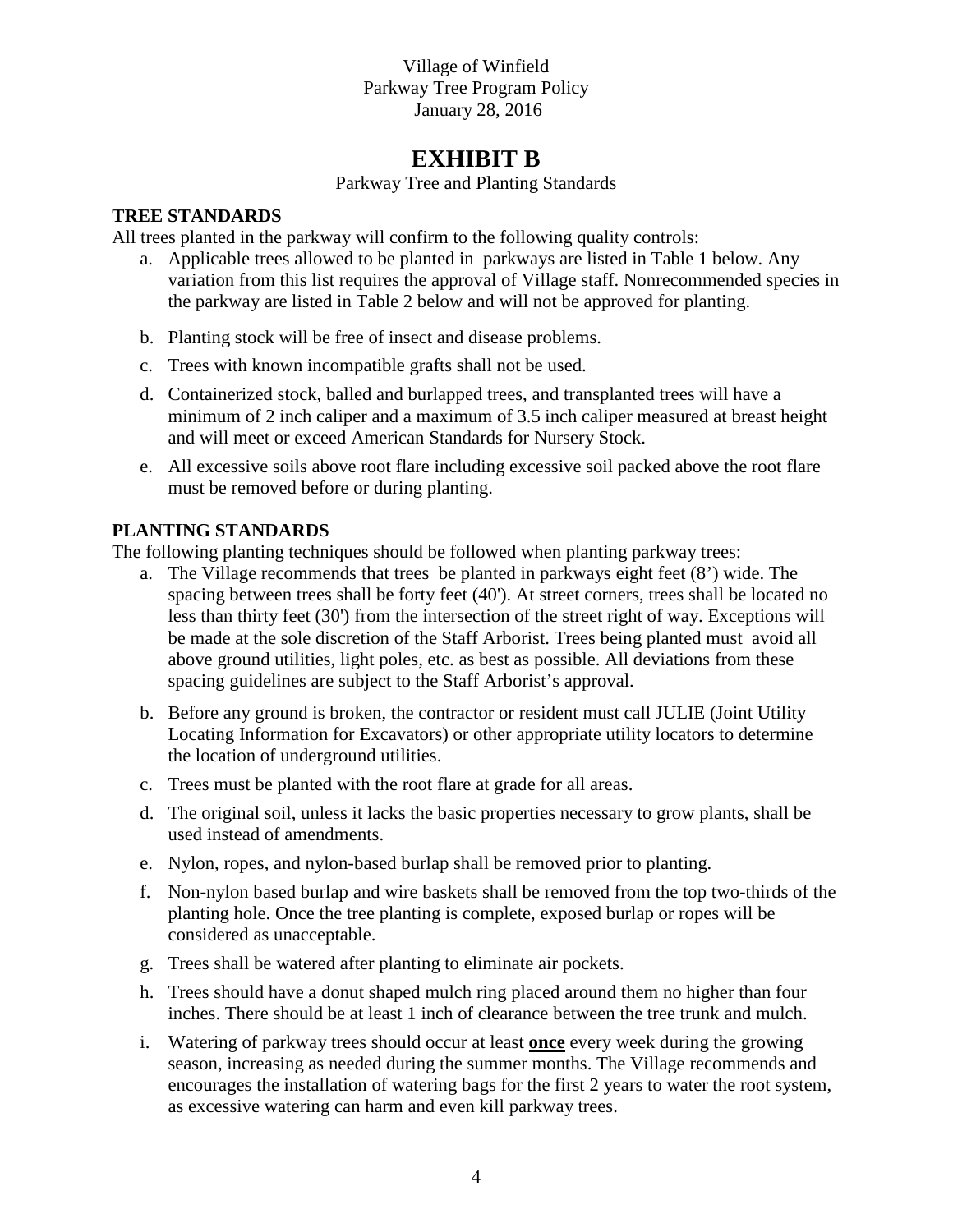## TABLE 1: RECOMMENDED TREE SPECIES

| <b>Botanic Names</b>      | <b>Common Names</b>                                                      |
|---------------------------|--------------------------------------------------------------------------|
| Abies concolor            | White fir                                                                |
| Acer                      | Maple: fairview, Norway, Schwedler, sugar hybrids, crimson king          |
| Amelanchier x grandiflora | Apple serviceberry                                                       |
| Carya                     | Hickory: shagbark, pignut, black, pale, water, bitternut                 |
| Catalpa                   | Catalpa                                                                  |
| <b>Celtis</b>             | Hackberry                                                                |
| Cercis                    | Redbud, whitebud - tree form only                                        |
| Ginkgo biloba             | Maidenhair                                                               |
| Gleditsia                 | Honey locust: imperial, skyline, shademaster or equivalent hybrid        |
| Gymnocladus               | Kentucky coffee tree                                                     |
| Juglans                   | Walnut                                                                   |
| Liriodendron              | Tulip tree                                                               |
| <b>Malus</b>              | Crabapple; disease resistant variety, tree form only                     |
| Ostrya                    | Ironwood                                                                 |
| Picea                     | Blue spruce, Norway spruce                                               |
| Pinus                     | Austrian pine, red pine, white pine                                      |
| Pyrus                     | Pear: redspire, chanticleer or equivalent hybrid                         |
| Quercus                   | Oak: white, swamp, burr, red, English                                    |
| Syringa reticulata        | Japanese lilac tree                                                      |
| Tilia                     | Linden (basswood): Redmond, little leaf, greenspire or equivalent hybrid |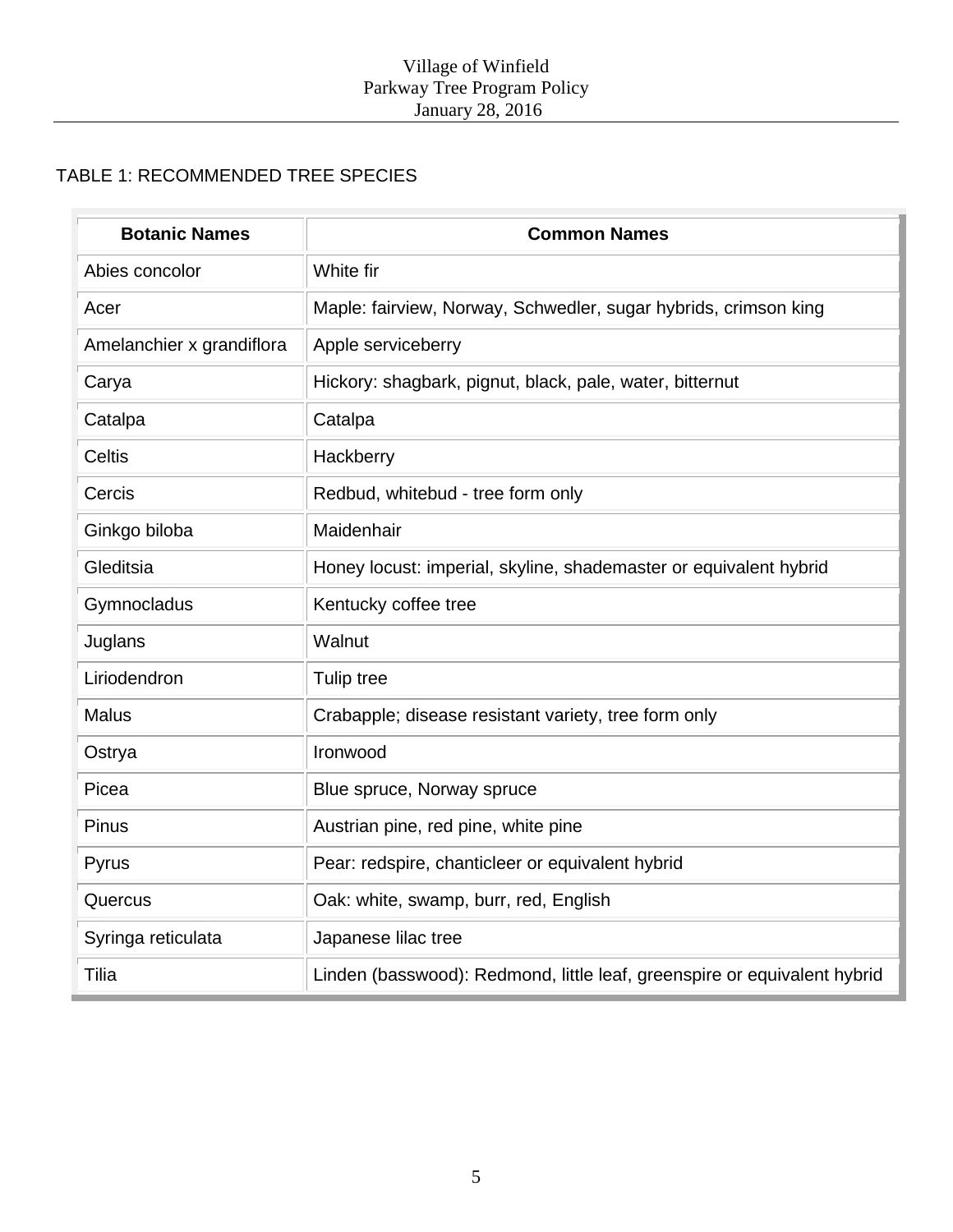## TABLE 2: NONRECOMMENDED TREE SPECIES

| <b>Botanic Names</b>   | <b>Common Names</b>                                                |
|------------------------|--------------------------------------------------------------------|
| Acer negundo           | Box elder (ashleaf maple)                                          |
| Acer saccharinum       | Silver maple                                                       |
| Ailanthus altissima    | Tree of heaven (Chinese sumac)                                     |
| Cornus racemosa        | Grey dogwood                                                       |
| Elaeagnus angustifolia | Russian olive                                                      |
| Ginkgo biloba          | Female ginkgo                                                      |
| <b>Fraxinus</b>        | Ash: green, white, autumn purple or equivalent hybrid              |
| <b>Morus</b>           | Mulberry                                                           |
| Platanus occidentalis  | American sycamore (buttonwood)                                     |
| Populus                | Poplars: white (silver), cottonwood (except cottonless cottonwood) |
| Rhamnus                | Buckthorn: common, glossy                                          |
| Robinia pseudoacacia   | <b>Black locust</b>                                                |
| <b>Salix</b>           | Willows: weeping                                                   |
| Ulmus parvifolia       | Chinese elm (lacebark elm)                                         |
| Ulmus pumila           | Siberian elm                                                       |

(Ord. 2010-04-07, 4-1-2010)